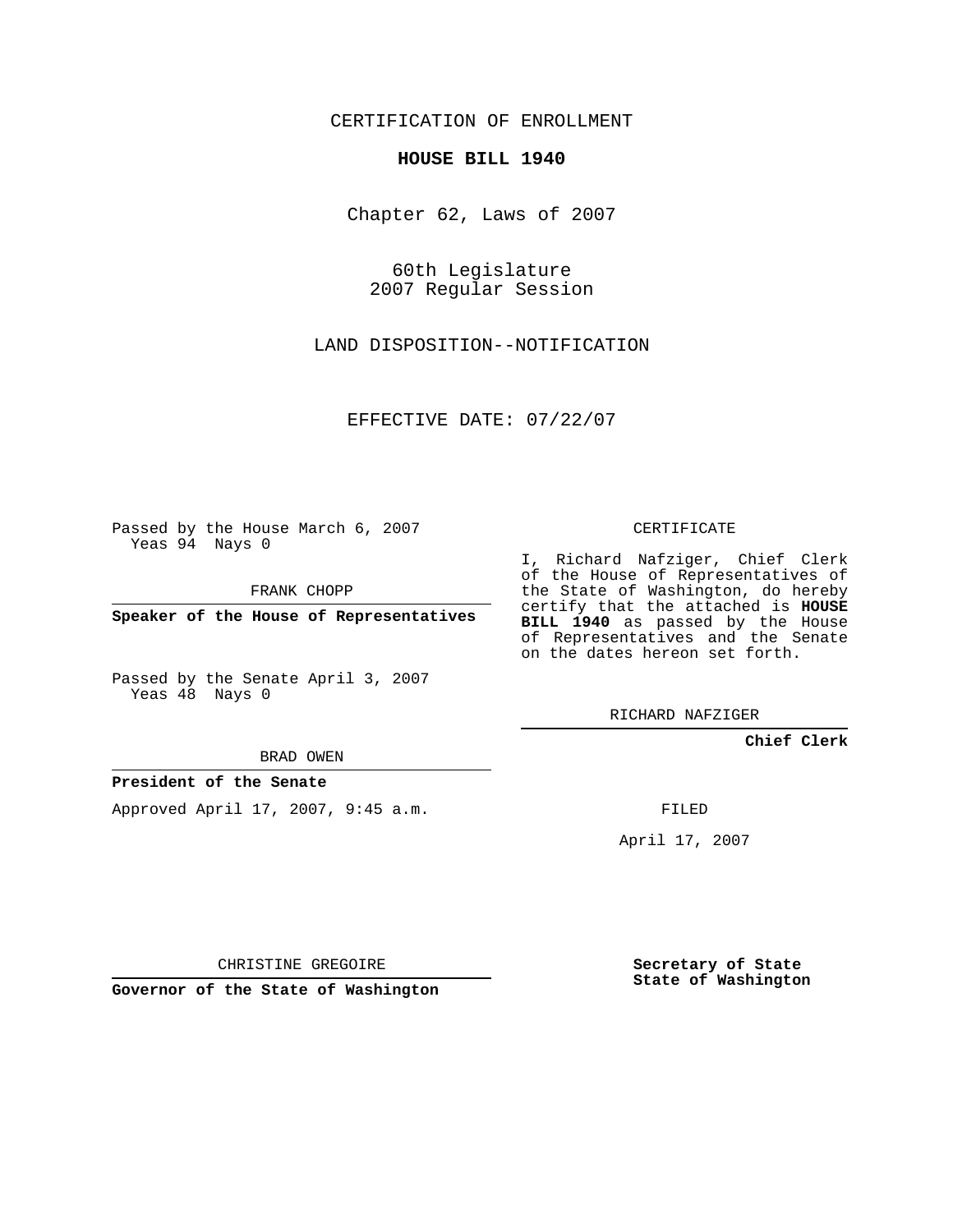## **HOUSE BILL 1940** \_\_\_\_\_\_\_\_\_\_\_\_\_\_\_\_\_\_\_\_\_\_\_\_\_\_\_\_\_\_\_\_\_\_\_\_\_\_\_\_\_\_\_\_\_

\_\_\_\_\_\_\_\_\_\_\_\_\_\_\_\_\_\_\_\_\_\_\_\_\_\_\_\_\_\_\_\_\_\_\_\_\_\_\_\_\_\_\_\_\_

Passed Legislature - 2007 Regular Session

**State of Washington 60th Legislature 2007 Regular Session**

**By** Representatives Schindler, Simpson, Crouse, McCune, Dunn, Moeller and Ormsby

Read first time 02/01/2007. Referred to Committee on State Government & Tribal Affairs.

 AN ACT Relating to requiring state agencies to notify local governments of proposed land dispositions; adding a new section to chapter 43.17 RCW; adding a new section to chapter 79.11 RCW; adding a new section to chapter 79.17 RCW; adding a new section to chapter 79.22 RCW; adding a new section to chapter 43.300 RCW; adding a new section to chapter 77.04 RCW; adding a new section to chapter 77.12 RCW; adding a new section to chapter 47.12 RCW; adding a new section to chapter 47.56 RCW; adding a new section to chapter 79A.05 RCW; adding a new section to chapter 43.19 RCW; and creating a new section.

BE IT ENACTED BY THE LEGISLATURE OF THE STATE OF WASHINGTON:

 NEW SECTION. **Sec. 1.** The legislature recognizes that state agencies dispose of state-owned lands when these lands cannot be advantageously used by the agency or when dispositions are beneficial to the public's interest. The legislature also recognizes that dispositions of state-owned land can create opportunities for counties, cities, and towns wishing to purchase or otherwise acquire the lands, and citizens wishing to enjoy the lands for recreational or other purposes. However, the legislature finds that absent a specific requirement obligating state agencies to notify affected local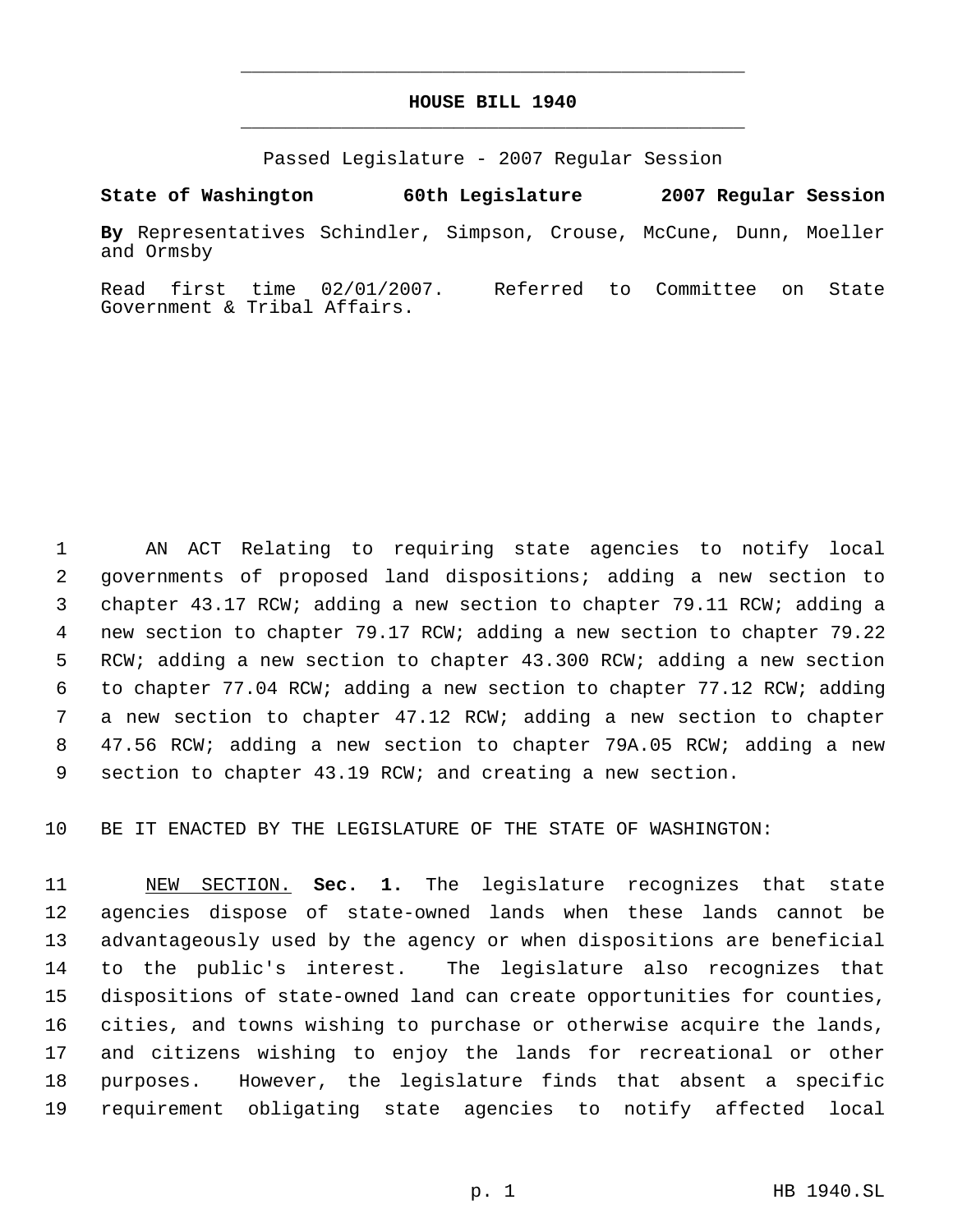governments of proposed land dispositions, occasions for governmental acquisition and public enjoyment of certain lands can be permanently lost.

 Therefore, the legislature intends to enact an express and supplemental requirement obligating state agencies to notify local governments of proposed land dispositions.

 NEW SECTION. **Sec. 2.** A new section is added to chapter 43.17 RCW to read as follows:

 (1) The definitions in this subsection apply throughout this section unless the context clearly requires otherwise.

 (a) "Disposition" means sales, exchanges, or other actions resulting in a transfer of land ownership.

(b) "State agencies" includes:

 (i) The department of natural resources established in chapter 43.30 RCW;

 (ii) The department of fish and wildlife established in chapter 43.300 RCW;

 (iii) The department of transportation established in chapter 47.01 RCW;

 (iv) The parks and recreation commission established in chapter 79A.05 RCW; and

 (v) The department of general administration established in this chapter.

 (2) State agencies proposing disposition of state-owned land must provide written notice of the proposed disposition to the legislative authorities of the counties, cities, and towns in which the land is located at least sixty days before entering into the disposition agreement.

 (3) The requirements of this section are in addition and supplemental to other requirements of the laws of this state.

 NEW SECTION. **Sec. 3.** A new section is added to chapter 79.11 RCW to read as follows:

 Actions under this chapter are subject to the notification requirements of section 2 of this act.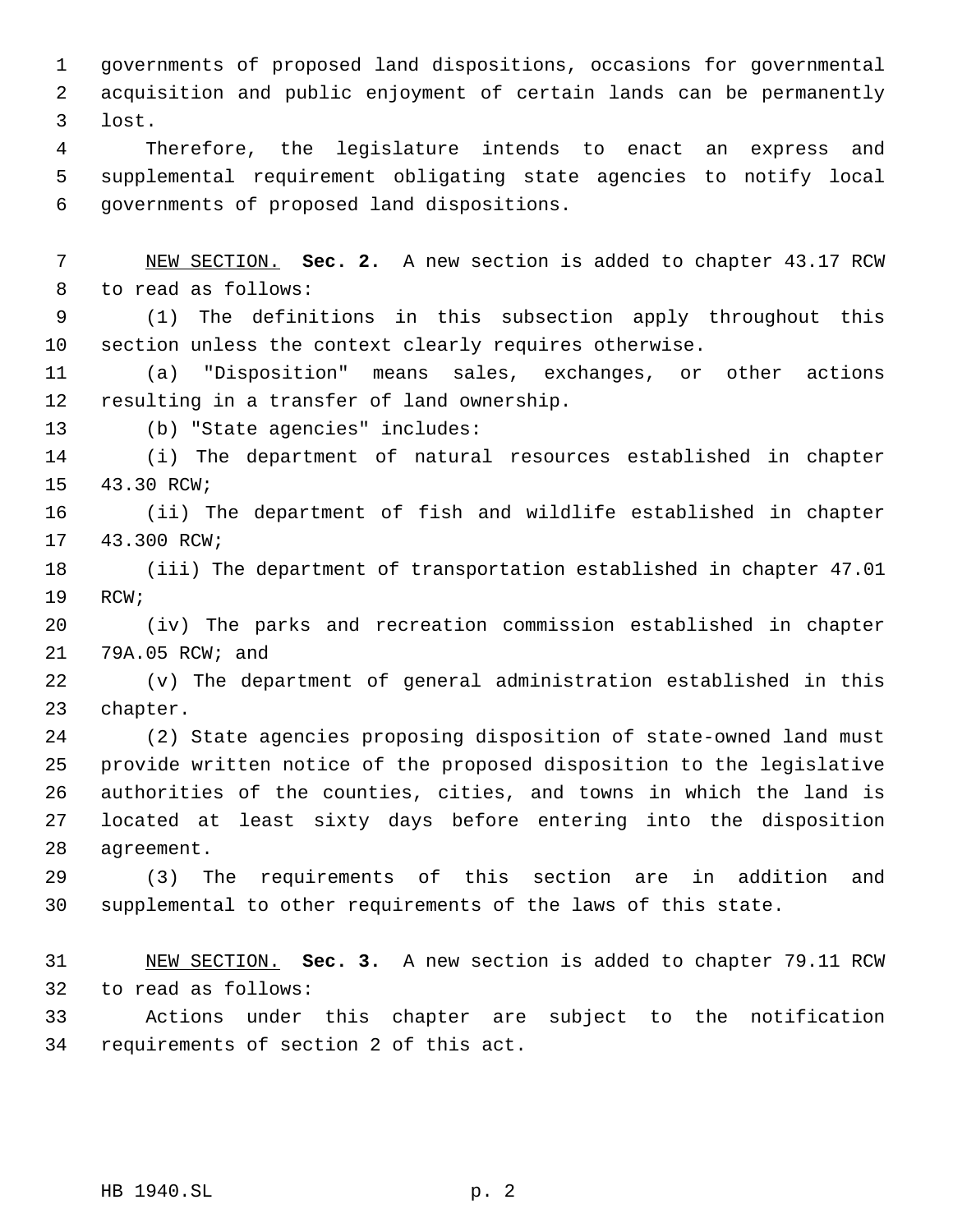NEW SECTION. **Sec. 4.** A new section is added to chapter 79.17 RCW to read as follows:

 Actions under this chapter are subject to the notification requirements of section 2 of this act.

 NEW SECTION. **Sec. 5.** A new section is added to chapter 79.22 RCW to read as follows:

 Actions under this chapter are subject to the notification requirements of section 2 of this act.

 NEW SECTION. **Sec. 6.** A new section is added to chapter 43.300 RCW to read as follows:

 Actions under this chapter are subject to the notification requirements of section 2 of this act.

 NEW SECTION. **Sec. 7.** A new section is added to chapter 77.04 RCW to read as follows:

 Actions under this chapter are subject to the notification requirements of section 2 of this act.

 NEW SECTION. **Sec. 8.** A new section is added to chapter 77.12 RCW to read as follows:

 Actions under this chapter are subject to the notification requirements of section 2 of this act.

 NEW SECTION. **Sec. 9.** A new section is added to chapter 47.12 RCW to read as follows:

 Actions under this chapter are subject to the notification requirements of section 2 of this act.

 NEW SECTION. **Sec. 10.** A new section is added to chapter 47.56 RCW to read as follows:

 Actions under this chapter are subject to the notification requirements of section 2 of this act.

 NEW SECTION. **Sec. 11.** A new section is added to chapter 79A.05 RCW to read as follows:

p. 3 HB 1940.SL